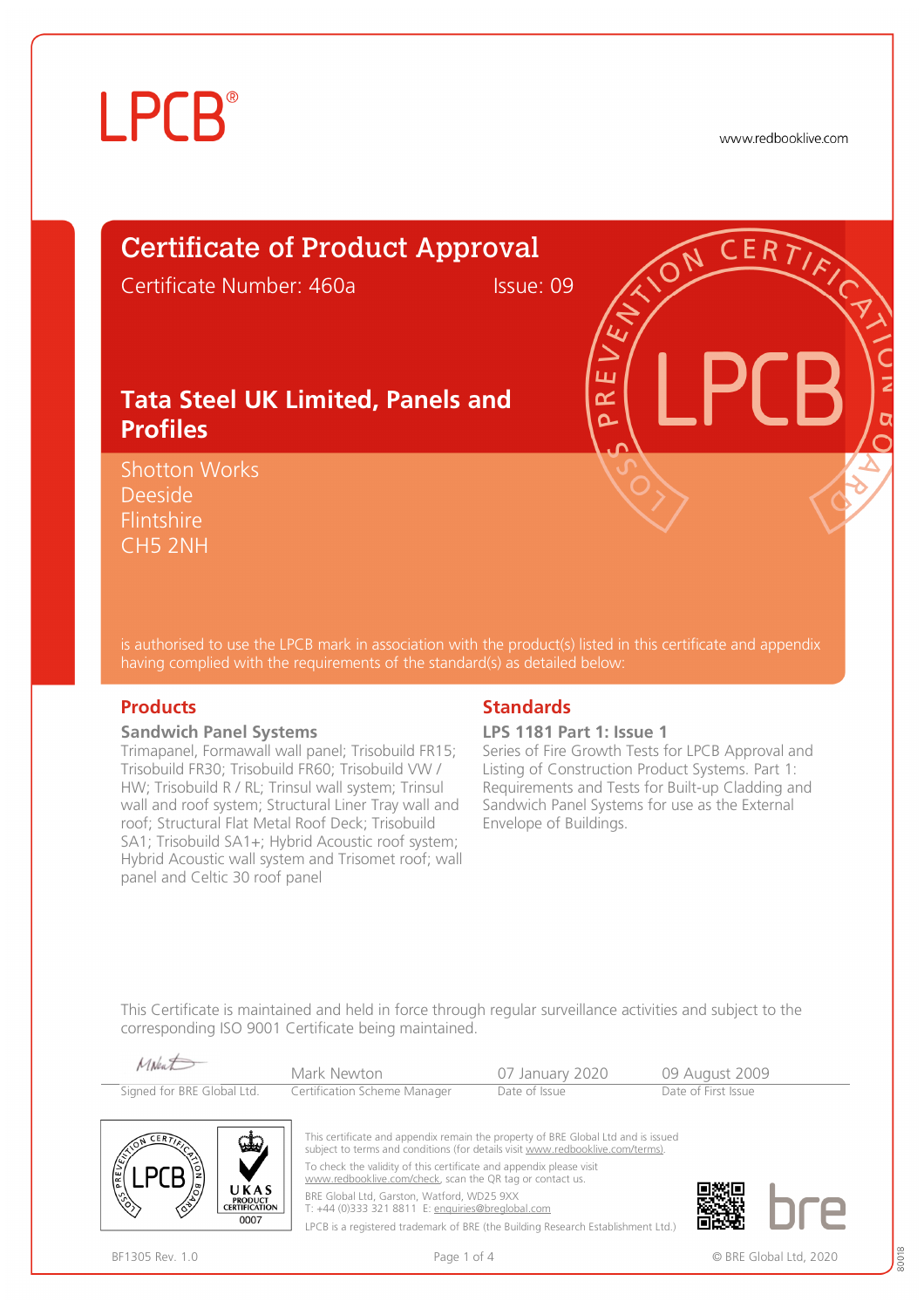# **LPCB**<sup>®</sup>

## Appendix to Certificate No: 460a Issue: 09 **Tata Steel UK Limited, Panels and Profiles**

| <b>Product Name</b>                 | Specification<br><b>Thickness</b><br>(mm) | <b>Wall Panel</b><br>Orientation | <b>Fire Resistance</b><br>(min)<br>Intergrity/Insulation | Grade     | Core<br>Material            | LPCB Ref.<br>No. |
|-------------------------------------|-------------------------------------------|----------------------------------|----------------------------------------------------------|-----------|-----------------------------|------------------|
| Trimapanel, Formawall<br>wall panel | $70 - 120$                                | V or H                           | $\overline{\phantom{a}}$                                 | EXT-B     | $PIR*$                      | 460a/28          |
| Trimapanel, Formawall<br>wall panel | 90                                        | $\mathbb H$                      | 240/27                                                   | EXT-A30   | $PIR*$                      | 460a/13          |
| Trimapanel, Formawall<br>wall panel | 70                                        | $\mathsf{H}$                     | 240/16                                                   | EXT-A15   | $PIR*$                      | 460a/13          |
| Trisobuild FR15                     | 180 - 240                                 | $\vee$                           | 120/15                                                   | EXT-A15   | Mineral<br>wool             | 460a/31          |
| Trisobuild FR15                     | $140 - 240$                               | V or H                           | 240/15                                                   | EXT-A15   | Mineral<br>wool             | 460a/14          |
| Trisobuild FR30                     | $180 - 240$                               | V or H                           | 240/30                                                   | EXT-A30   | Mineral<br>wool             | 460a/14          |
| Trisobuild FR60                     | $180 - 240$                               | V or H                           | 240/60                                                   | $EXT-AGO$ | Mineral<br>wool             | 460a/14          |
| Trisobuild VW / HW                  | $120 - 240$                               | V or H                           | $\overline{\phantom{0}}$                                 | EXT-B     | Mineral<br>wool             | 460a/14          |
| Trisobuild R / RL                   | $60 - 220$                                | $\overline{\phantom{a}}$         | $\overline{\phantom{a}}$                                 | EXT-B     | Mineral<br>wool             | 460a/15          |
| Trinsul wall system                 | 90                                        | $\overline{a}$                   | 240/60                                                   | $EXT-AGO$ | Mineral<br>wool             | 460a/19          |
| Trinsul wall and roof<br>system     | 90                                        | $\bar{ }$                        | $\overline{a}$                                           | EXT-B     | Mineral<br>wool             | 460a/19          |
| Trinsul wall and roof<br>system     | 90                                        | $\overline{\phantom{0}}$         |                                                          | EXT-B     | Mineral<br>wool             | 460a/19          |
| Structural Liner Tray<br>Wall       | 170                                       | $\vee$                           | 120/15                                                   | EXT-A15   | $PIR* /$<br>Mineral<br>wool | 460a/20          |

This Certificate is maintained and held in force through regular surveillance activities and subject to the corresponding ISO 9001 Certificate being maintained.

| Makent                    | Mark Newton                  | 07 January 2020                                                                   | 09 August 2009      |  |
|---------------------------|------------------------------|-----------------------------------------------------------------------------------|---------------------|--|
| Signed for BRE Global Ltd | Certification Scheme Manager | Date of Issue                                                                     | Date of First Issue |  |
|                           |                              |                                                                                   |                     |  |
| سقہ<br>CFR                |                              | This certificate and appendix remain the property of BRE Global Ltd and is issued |                     |  |

subject to terms and conditions (for details visit [www.redbooklive.com/terms\)](http://www.redbooklive.com/terms)).

To check the validity of this certificate and appendix please visit [www.redbooklive.com/check,](http://www.redbooklive.com/check) scan the QR tag or contact us.

BRE Global Ltd, Garston, Watford, WD25 9XX T: +44 (0)333 321 8811 E: [enquiries@breglobal.com](mailto:enquiries@breglobal.com)

LPCB is a registered trademark of BRE (the Building Research Establishment Ltd.)

UKAS PRODUCT<br>CERTIFICATION  $0007$ 



80018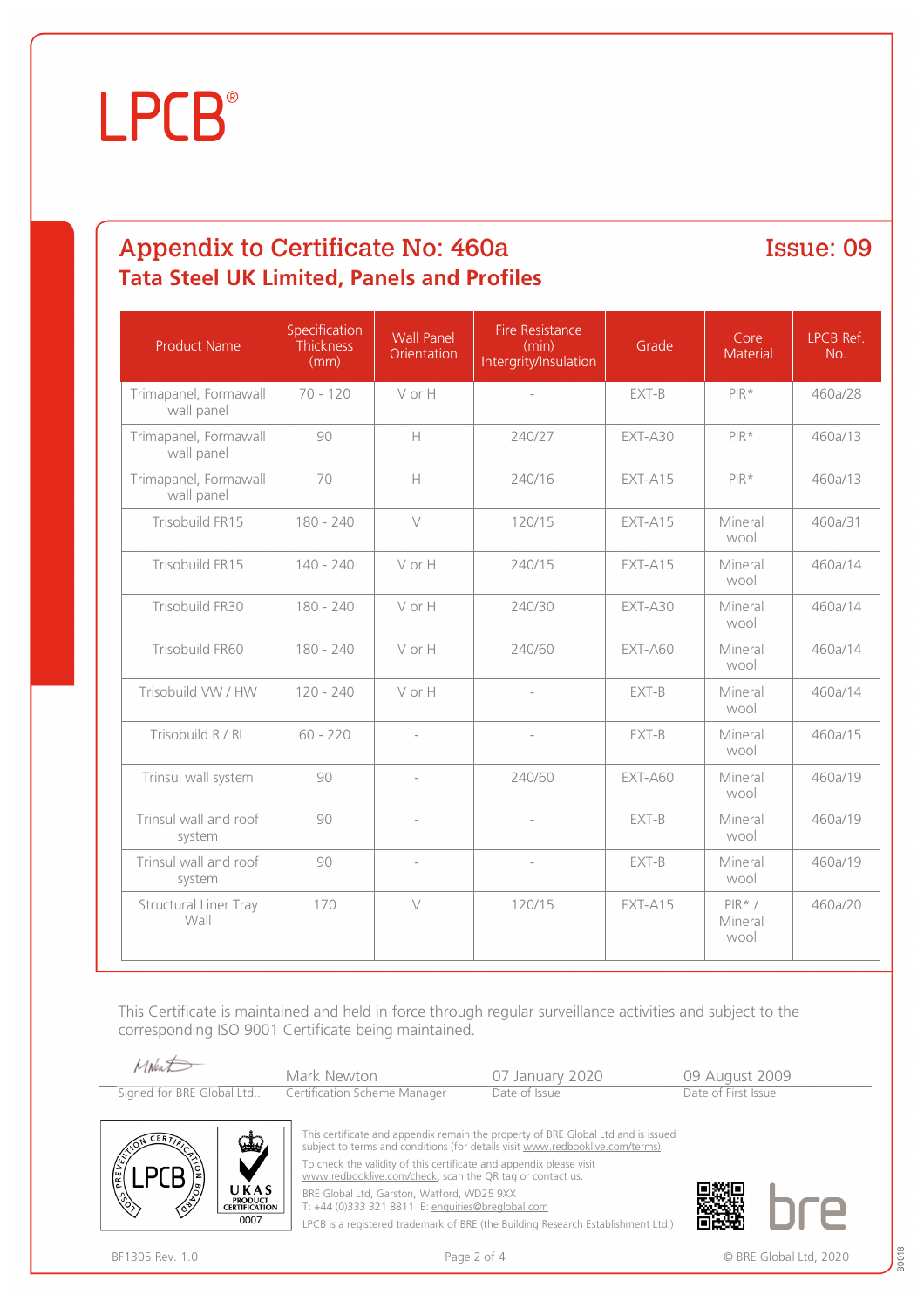# **LPCB**<sup>®</sup>

## Appendix to Certificate No: 460a Issue: 09 **Tata Steel UK Limited, Panels and Profiles**

| <b>Product Name</b>                       | Specification<br><b>Thickness</b><br>(mm) | <b>Wall Panel</b><br>Orientation | <b>Fire Resistance</b><br>(min)<br>Intergrity/Insulation | Grade   | Core<br>Material            | LPCB Ref.<br>No. |
|-------------------------------------------|-------------------------------------------|----------------------------------|----------------------------------------------------------|---------|-----------------------------|------------------|
| Structural Liner Tray<br>Wall             | 170                                       | $\vee$                           | $\overline{\phantom{a}}$                                 | EXT-B   | $PIR* /$<br>Mineral<br>wool | 460a/20          |
| Structural Liner Tray<br>Roof             | 190                                       | $\overline{\phantom{a}}$         | $\overline{\phantom{a}}$                                 | EXT-B   | $PIR* /$<br>Mineral<br>wool | 460a/20          |
| <b>Structural Flat Metal</b><br>Roof Deck | $50 - 200$                                | $\overline{\phantom{a}}$         |                                                          | EXT-B   | Mineral<br>wool             | 460a/21          |
| Trisobuild SA1                            | 175                                       | $\vee$                           | $\qquad \qquad -$                                        | EXT-B   | Mineral<br>wool             | 460a/23          |
| Trisobuild SA1+                           | 175                                       | $\vee$                           | 240/15                                                   | EXT-A15 | Mineral<br>wool             | 460a/23          |
| Hybrid Acoustic roof<br>system            | 120                                       | $\overline{a}$                   | $\overline{a}$                                           | EXT-B   | $PIR* /$<br>Mineral<br>wool | 460a/24          |
| Hybrid Acoustic wall<br>system            | 100                                       | $\vee$                           | 240/15                                                   | EXT-A15 | $PIR* /$<br>Mineral<br>wool | 460a/24          |
| Trisomet<br>(roof and wall panel)         | 40, 60, 80,<br>100, 120 and<br>135        | H or V                           | $\overline{\phantom{a}}$                                 | EXT-B   | $PIR*$                      | 460a/29          |
| Trisomet<br>(roof panel)                  | 40, 60, 80,<br>100, 120 and<br>135        | $\overline{\phantom{a}}$         | $\overline{\phantom{a}}$                                 | EXT-B   | $PIR*$                      | 460a/30          |
| Celtic 30<br>(roof panel)                 | 30                                        | $\overline{\phantom{a}}$         | $\overline{\phantom{a}}$                                 | EXT-B   | $PIR*$                      | 460a/30          |
| Trisomet<br>(wall panel)                  | 60, 80, 100,<br>120 and 135               | $\vee$                           | 240/25                                                   | EXT-A15 | PIR*                        | 460a/27          |

This Certificate is maintained and held in force through regular surveillance activities and subject to the corresponding ISO 9001 Certificate being maintained.

| Makent                    | Mark Newton                  | 07 January 2020 | 09 August 2009      |
|---------------------------|------------------------------|-----------------|---------------------|
| Signed for BRE Global Ltd | Certification Scheme Manager | Date of Issue   | Date of First Issue |
|                           |                              |                 |                     |



[www.redbooklive.com/check,](http://www.redbooklive.com/check) scan the QR tag or contact us.

BRE Global Ltd, Garston, Watford, WD25 9XX

T: +44 (0)333 321 8811 E: [enquiries@breglobal.com](mailto:enquiries@breglobal.com)

LPCB is a registered trademark of BRE (the Building Research Establishment Ltd.)

UKAS PRODUCT<br>CERTIFICATION  $0007$ 



80018